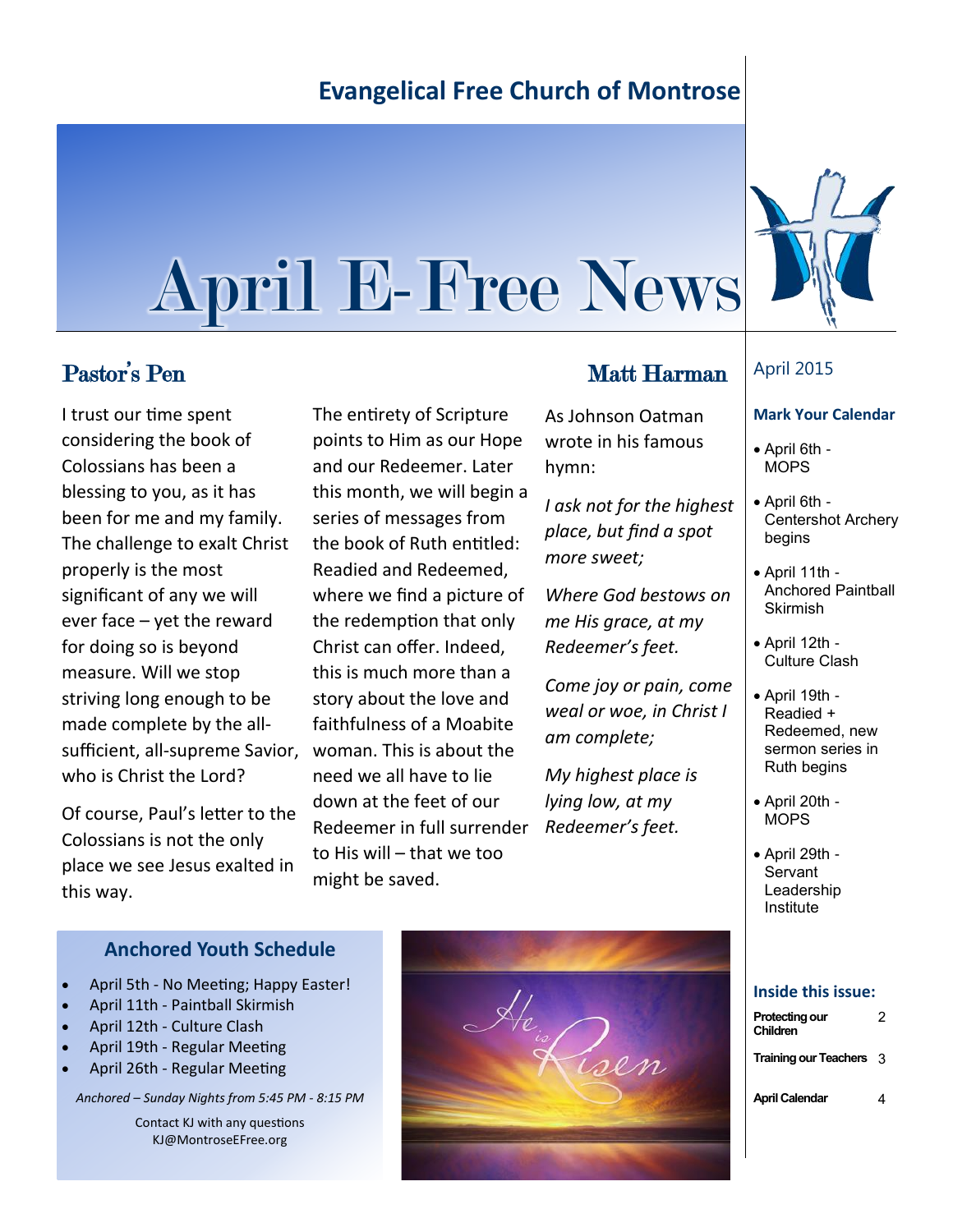# Dan Krug - Protecting our Children

"Train up a child in the way he should go, and when he is old he will not turn from it" (Proverbs 22:6). The Lord gives us strong admonition about the discipling process. We are to start as early as possible because one of the best ways to scatter "Godly seed" in the world is disciple children who will grow into adults who will be salt and light for the Kingdom of Jesus Christ. This responsibility happens first and foremost in the home (Deuteronomy 6:4-7), but it also happens in the loving context of Christian community (Hebrews 10:24, 25) as we proclaim the Gospel and God's truth for life (2 Timothy 3:14-17).

As we minister to our children, teaching and modeling truth goes hand-in-hand with providing a safe environment in which to learn. As disciples of Jesus Christ, we should be setting the pace for our society when it comes to the care and protection of our children. Protocols, systems, and training should be put in place that enhance safety and effective instruction, and we should always look at this as an investment rather than an expense. Rest assured, church leadership and all of those who serve in children's ministries care deeply about our children and take seriously the responsibility of protecting our children and the welfare of the entire congregation.

A new child protection law has been enacted that calls for increased efforts concerning background checks and the reporting of child abuse as of July 1, 2015. Thus far, we have been ahead of most in implementing these types of safeguards; however, the new law will require us to renew all of our current background checks and process new volunteers in a different way. The law requires that employees and volunteers who work (or apply to work) in direct contact with children and youth submit documentation from the following:

- 1. Pennsylvania State Police criminal record information,
- 2. Child abuse history certified by the state police as to whether the person is named as an alleged perpetrator in a pending child abuse investigation, or a perpetrator of an indicted or founded child abuse report; and, depending on the status of your Pennsylvania residency,
- 3. Federal criminal history record information with a full set of fingerprints.

While compliance with this law may cause some momentary inconvenience in the months ahead, it is intended to foster an even safer environment for the children here at Montrose E-Free. Next month, we will be asking our parents, guardians, and volunteers to attend an informational meeting and training session that will further explain the implementation of our Child Protection Policy. In the meantime, if you have questions or concerns in regard to these changes, please feel free to contact me (Pastor Dan) at any time.

Train up a child in the way he should go, and when he is old he will not turn from it. Proverbs 22:6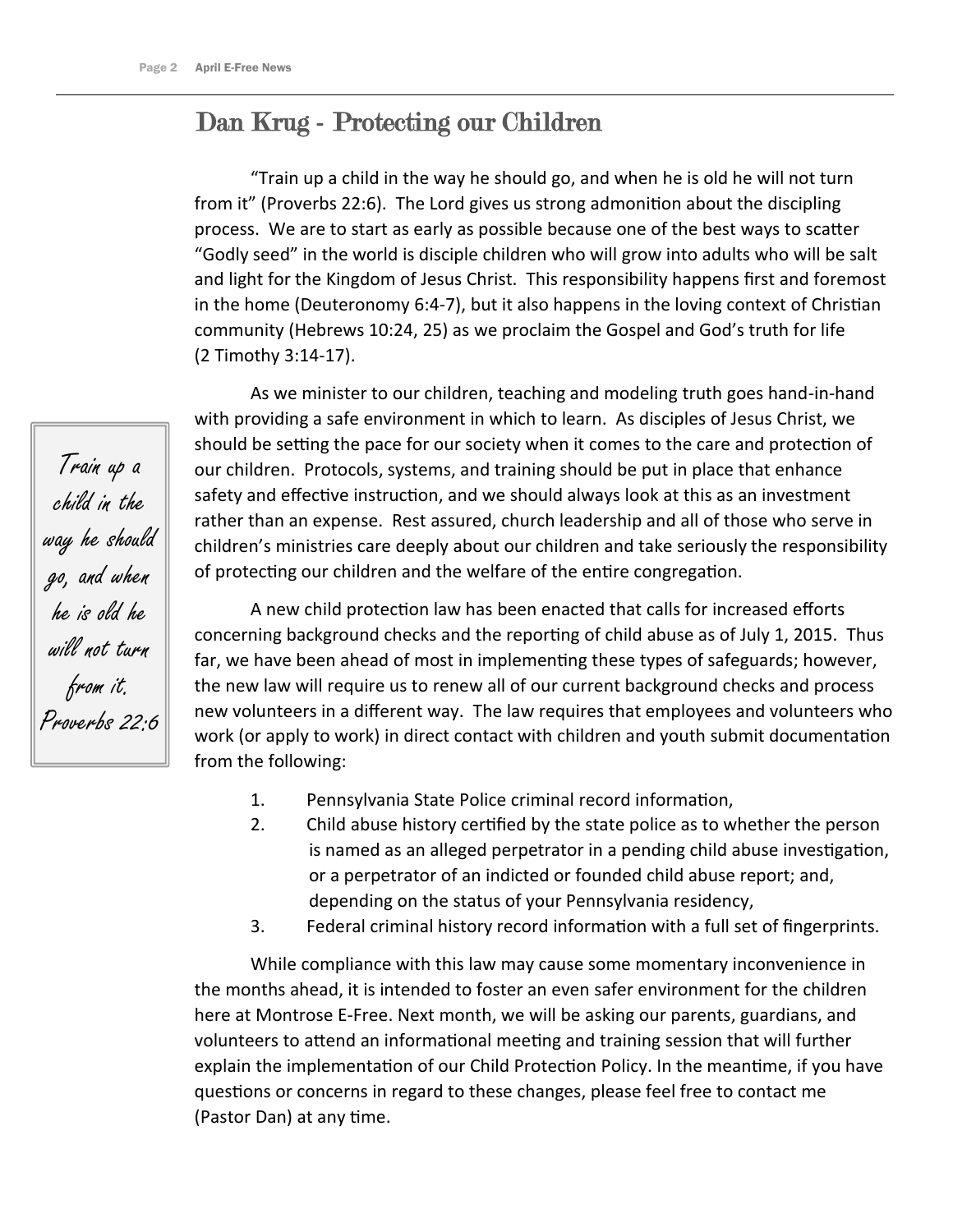# KJ Ozolins - Training our Teachers

Although the remnants of snow on the ground may lead you to think otherwise, summer is just around the corner! While summer means many different things, at Montrose E-Free, we will be kicking off our summer ministries with Vacation Bible School the week of June 22-26. We are extremely excited about having children from across the community joining us for SonSpark Labs, an interactive and engaging experience that shows how even the scientific laws that are at work around us point to our great and awesome God and His plan for saving His people.

Why am I talking about Vacation Bible School when there's still snow on the ground? Because if you're planning on helping with VBS or anywhere else in our children's ministries, we want you to be fully prepared for this incredible opportunity. As Pastor Dan has mentioned, we are taking the new child protection laws as a chance to revamp the training that we offer all those who work in our children's and student ministries. While we often think of students as those who are currently enrolled in school, I firmly believe we should all be lifetime learners and looking for opportunities to continue to grow in how we bring glory to our great God.

One of the greatest hesitations I get from people who are interested in serving in children's ministry is that they don't know how to get involved or feel ill-equipped to teach children. We are currently working on putting together a comprehensive teacher and helper training program, including a thorough classroom management policy. This will allow our teachers and to be fully equipped to effectively minister to the students in their care. In addition, it will provide parents with appropriate expectations for how their children will be received and cared for in their various classes.

To kick off these new policies, we will be gathering both parents and teachers together for a time of fellowship, questions and answers as well as a thorough training for anybody working in children's ministry. Our goal in all of this is to be provide a safe environment for our children to learn about the good news of Jesus Christ, so please keep your eyes and ears open for details regarding this upcoming training. I look forward to speaking with many of you about these new policies as we put them into place and providing you all with the tools that you need to effectively minister to the children of our church and community.

**VBS Coming June 22-26, 2015 9:00 AM – 12:15 PM Each Day**